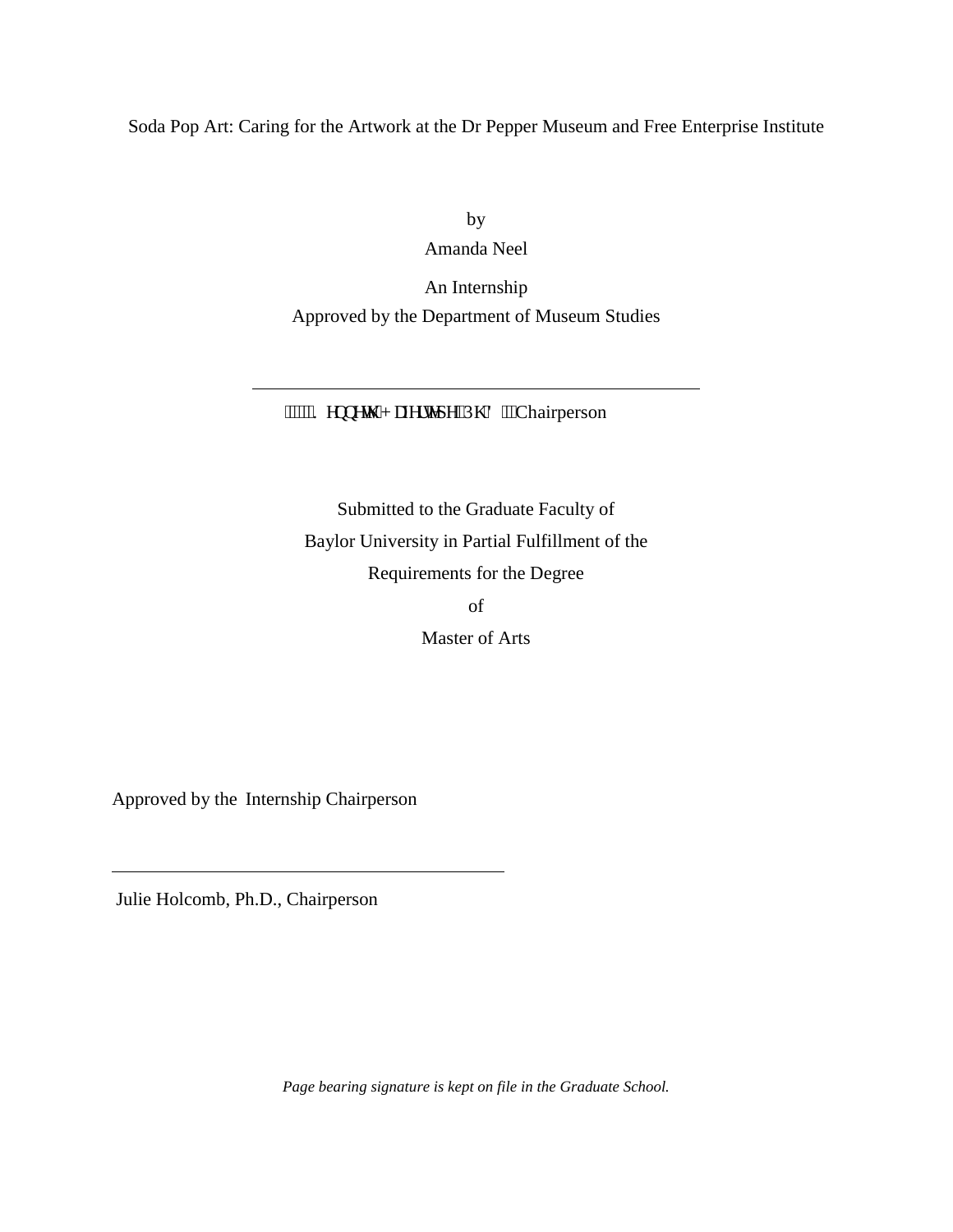## ABSTRACT

Soda Pop Art: Caring for the Artwork at the Dr Pepper Museum and Free Enterprise Institute

Amanda Neel, M.A.

Mentor: Julie Holcomb, Ph. D.

I spent the summer of 2018 interning as a member of the collections management staff at the Dr Pepper Museum and Free Enterprise Institute in Waco, Texas. During the internship, I conducted an inventory of framed artwork housed at the museum, including artwork stored as part of a collection on repository. Much of the work involved in the inventory included cleaning artwork, developing a new storage arrangement for the artwork, updating condition reports and catalog records in Past Perfect, and reconciling unidentified objects to collections records. In addition to these responsibilities, I also completed other tasks related to various complications that arose during the inventory. This report explores the inventory work done, as well as other assignments completed during the internship.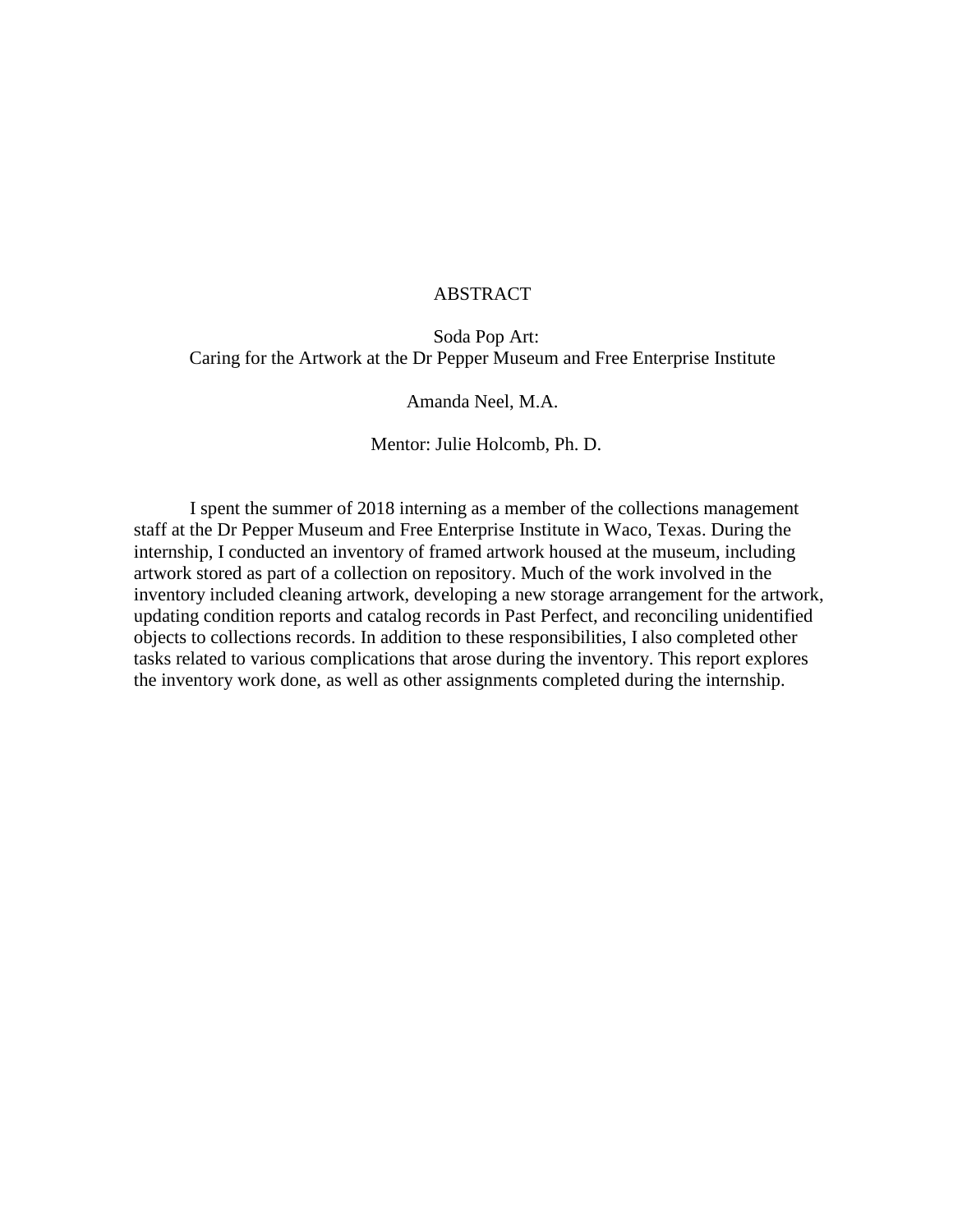I spent this summer as an intern in the collections area of the Interpretation Department at the Dr Pepper Museum and Free Enterprise Institute. While this internship reinforced what I learned in my coursework with the Museum Studies Department, it also taught me that there is much more to learn.

When I interviewed for the position I was told that regardless of which area I was placed in as an intern, I would be expected to do a little bit of everything. My experience this summer reinforced this statement. Though stationed in collections, I also helped with public programming by manning a gallery cart as part of the Eat Well, Play Well exhibit, currently on loan from the Oregon Museum of Science and Industry. I also worked during the Museum's First Friday events. During these events, which take place the first Friday of every month, the museum stays open two hours later and offers free admission. For the month of August, the museum also invited special population groups within Waco to attend. In order to prepare for this event, the museum conducted a training session led by another intern who organized the event. This training was to alert museum staff to the possible special populations they might encounter and how to conduct respectful interactions that allowed the visitor to gain the most from the museum.

The experiences above reinforced points from both my museum education class and my class on museum administration. In education, we learned how important it is for museums to be welcoming and inclusive spaces for all people, including those with disabilities. This class also taught me how important it is for the museum to be a part of its community and for the museum to recognize the needs of its community. It was good to see that the Dr Pepper Museum recognized the need to be more inclusive to special populations and to make a visible effort to become more inclusive. From an administrative standpoint, these experiences reinforced the idea of systemic thinking and communication so strongly enforced by Professor Charlie Walter, of the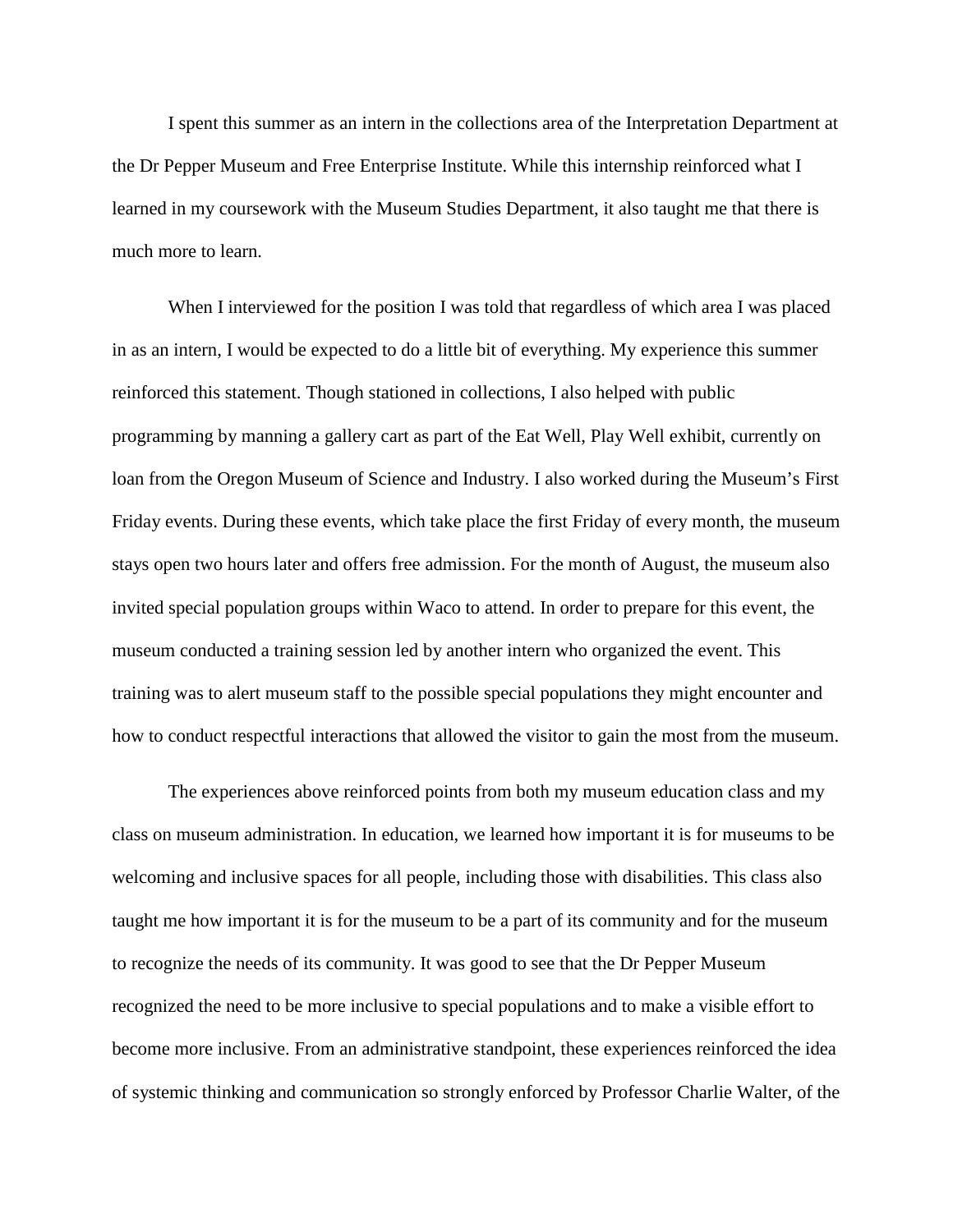Museum Studies Department at Baylor University. No matter what area someone worked in, everybody contributed to events and spent time in the galleries working with visitors. I was even trained to conduct tours, just in case a no one from public programming was available, but this situation never came up. Just the fact that I was trained to conduct tours shows the emphasis the museum places on created an interconnected team of professionals.

My work in the collections area focused more on conducting an inventory of the framed artwork held by the museum. Part of the inventory included creating updated condition reports for each item, creating a new method of organization on the shelves, creating a flow chart to quickly explain the organization, and to create new labeling for the artwork shelves. As of the end of my internship, I have only managed to complete 400 objects, about half of the total framed artwork in the collection.

The museum houses the collection of the Keurig Dr Pepper Group as a collection on repository; the artwork that belongs to Keurig Dr Pepper takes up 28 of the 32 artwork shelves in the museum's collections storage, the remaining four belong to the museum's artwork. Keurig Dr Pepper does not provide funds for the care and maintenance of its collection, which means that when I find an artwork with torn lining or dusted with frass, all I can do is dust off as much as possible, then put it back on the shelf. Keurig Dr Pepper also did not provide the museum with paper records for the collection, so when questions come up concerning conflicting object numbers, the best we can do is make a note of it and move on rather than resolve the issue.

As far as the museum's artwork collection, it contains many historical issues that I hope I have helped to rectify. A lack of training by earlier collections management means that records are sometimes incomplete, incorrect, or nonexistent. I found over 30 framed artwork on the shelves that were not marked with an object number and received no results when queried in Past